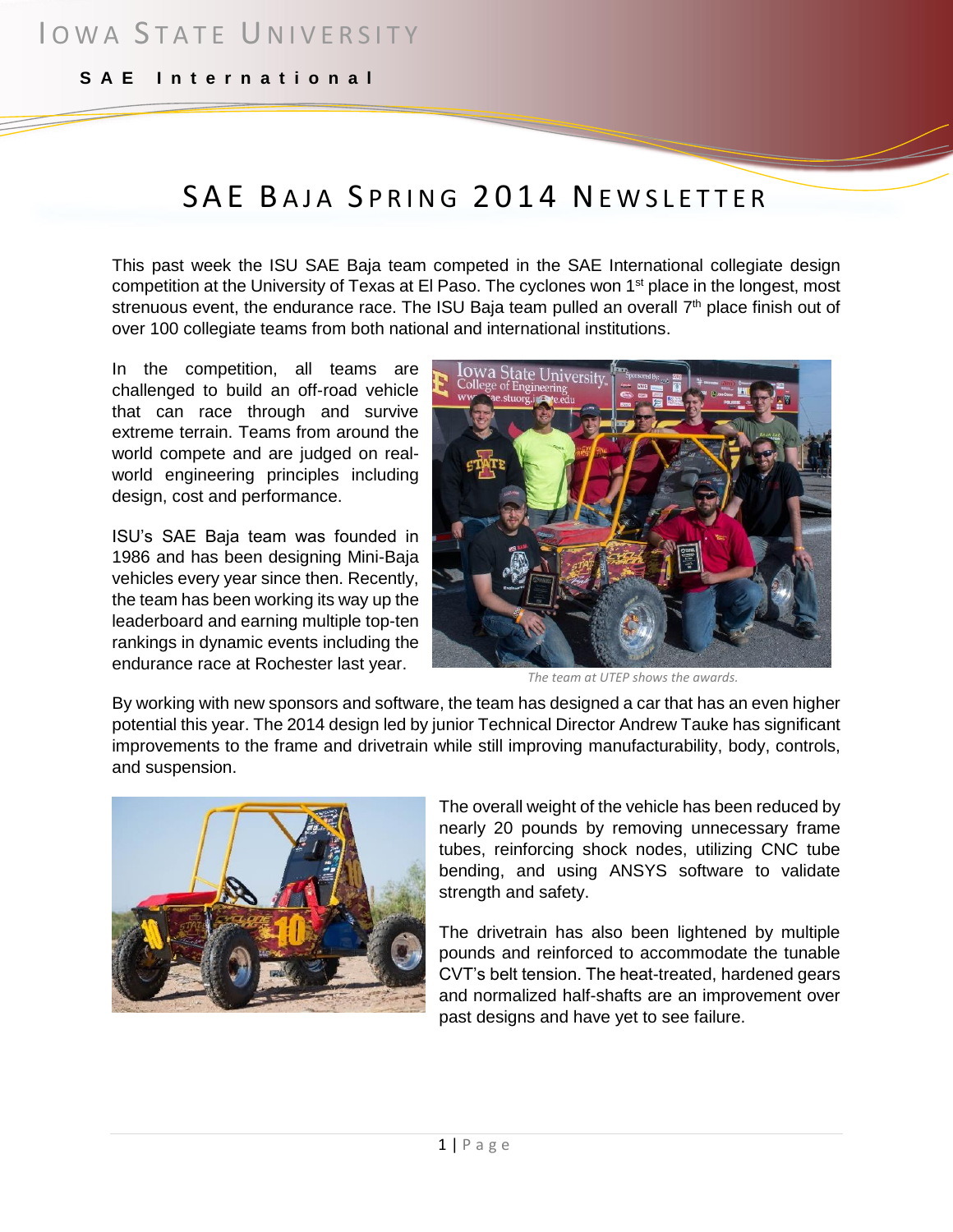## IOWA STATE UNIVERSITY

#### **S A E I n t e r n a t i o n a l**

At the beginning of the competition, other teams commented on the sleek look of the car and the cardinal red and gold urban camouflage body. The judges also liked the ergonomics of the spacious seat and smooth throttle and brake controls. After four hours of endurance, our driver only had one complaint: "Elbow pads, elbow pads, elbow pads!"

The team got an early start on the first day of competition – Thursday, April 23 – preparing the car for both technical inspection and the Briggs and Stratton engine tune-up. The team's sales presentation was judged and scored in the top 25% of all teams. During down time, the team gave assistance in any way possible to numerous teams, including Rayat Bahra Institute of Engineering – who made the trip from India.

On the second day of competition, the team was placed early in line for technical inspection to ensure the car followed rules and was safe. After two minor rule discrepancies, the team fabricated and welded a new primary frame member to the front bottom of the car and a secondary frame member to the rear of the car for rigidly mounting the gas tank. Inspectors approved the vehicle changes and gave the team the go-ahead for participating in break check and the dynamic events that followed.



*Quick repairs were made for technical inspection.*

ISU's design presentation was given on Friday afternoon and received 110 out of 120 possible raw design points. Speaking with judges after the conclusion of the design event gave the team valuable design feedback for further improvements.

Saturday brought with it the many dynamic events that teams compete in to test many aspects of vehicle performance including hillclimb, acceleration, maneuverability, and

suspension and traction. ISU started strong with a top ten hill climb driven by senior Drivetrain

team leader Erik Rasmussen. The hill was incredibly steep with limited tractive ability – allowing only three teams to overcome its graveled slope. ISU's first run was cut short at ten feet from the top due to rugged terrain, and the second was declared out of bounds over a line unseen by the driver.

The maneuverability track was mastered twice by Rasmussen due to the excellent shock tuning and tight turning radius of the car, yielding a top five overall score for the event. GoPro video analysis also helped give the team valuable feedback on continuous car performance.



*Hill climb*